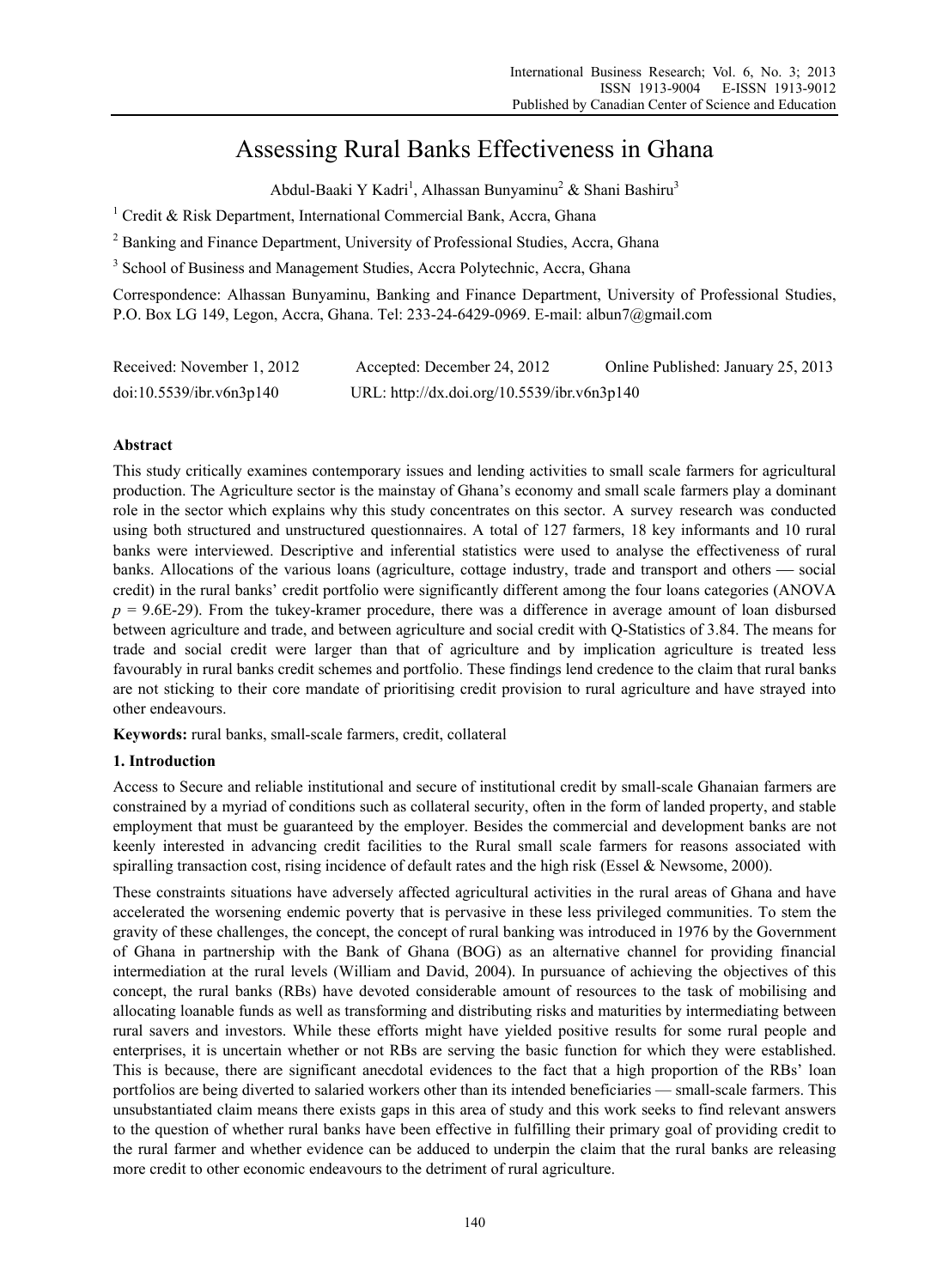# **2. The Study Area**

This study was conducted in Ghana. Ghana is located on the west coast of Africa, bordering the Gulf of Guinea, and between Cote d'Ivoire and Togo. It also lies 800 degrees north and 200 degrees west of the equator. The country has a total land area of 239,460 square kilometres (CIA, 2005). Of this, agricultural land constitutes 57 percent and only 20 percent of the agricultural land is under cultivation (Seini, 2002). Ghana has a population of 24.4 million as at 2010. Further, 63 percent of the population live in rural areas and 37 percent live in urban areas (ISSER, 2004).

Rural poverty in Ghana is 52 percent and urban poverty is 23 percent with more than one-half of the population living in the rural savannah zones continue to wallow in abject poverty. Ghana is ranked 135th out of 187 countries in the 2011 Human Development Index (HDI) released by the United Nations Development Programme (UNDP). It is a low-income food-deficit country with a per capita income of less than US\$340 per year (FAO, 2004). GDP for 2003 at current prices stands at US\$44.44billion (Bank of Ghana, 2004).

# **3. Literature Review**

# *3.1 Role of Financial Institutions on Agriculture Growth*

Researchers (Seini, 2002; Desai, 1989; Mellor, 1976; Rosen, 1975) have suggested that availability of finance is necessary for the adoption and diffusion of innovative and productivity-raising technologies in agriculture and consequently for the stimulation of agricultural growth. It is further asserted that improved technologies in agriculture are almost always being associated with increased demand for working capital (e.g. pesticides) or fixed capital (e.g. tractor) or both and for this reason, availability of finance is central to agricultural total factor productivity. In view of the fact that incomes of most farmers in developing countries are low, static and dependent on the variability of weather, effective financial intermediation in farming communities is of utmost significance in the sense that farmers use credit facilities to withstand current shocks and to provide insurance against possible future shocks and thus reduce the need to liquidate their productive assets (FAO, 1994; Habibullah, 1982; Bauer, 1952). Another role of financial intermediation at the rural levels, with slight but important shift in emphasis, is the fact that institutional credit is deeply required by rural farmers because of an inelastic growth of informal lenders who serve as alternative source of finance in rural communities. The resources of informal lenders are inadequate thereby diminishing their capacity to provide long term finance necessary for investments in productive assets such as irrigation, market infrastructure, tractors and farm implements (Lele, 1989; Rosegrant & Siamwalla, 1988; Mellor, 1976). Moreover, development of small-scale farming systems is dependent, among other factors, on capital transfer (Kannapiran, 1994). While capital transfer in agriculture can be effected through saving mobilisation, the inadequate and unreliable nature of the deposit facilities which are being offered by the traditional lenders make the role of formal financial institutions relevant for the growth of agriculture (Desai, 1989; Von Pischke & Donald, 1976). From the foregoing propositions, it can be concluded that agricultural growth is contingent on the development of effective financial markets.

# *3.2 The Concept and Operations of Rural Banks in Ghana*

Rural banks (RBs) are unit banks owned by members of the rural community through the purchase of shares and are licensed by the Bank of Ghana (BOG) to provide financial intermediations in the rural areas, (Steel & Andah, 2004). The RBs operate as commercial banks under the Ghanaian Banking Law 1989 (PNDCL 225), except that they cannot assume foreign exchange operations and the acceptance of valuable properties such as gold (Steel & Andah, 2004). Association of Rural Banks (1992) states the following as some of the aims of RBs:

- (1) To facilitate rural savings mobilisation;
- (2) To offer credit and other banking services to rural producers;
- (3) To act as an instrument for rural development;

In pursuance of the above objectives, the BOG has identified agriculture as a critical factor and consequently; it has mandated that agricultural loans should represent at least 50 per cent of any RB's loan portfolio at any particular point in time adding that cottage industry, and trading and transport should have a maximum allocation of 30 per cent and 20 per cent respectively (BOG, 1985); see table 1. The BOG termed these mandatory sectoral allocations as direct production credit and any loan falling out of these sectors is termed social credit and should constitute a very minute fraction of RB loans.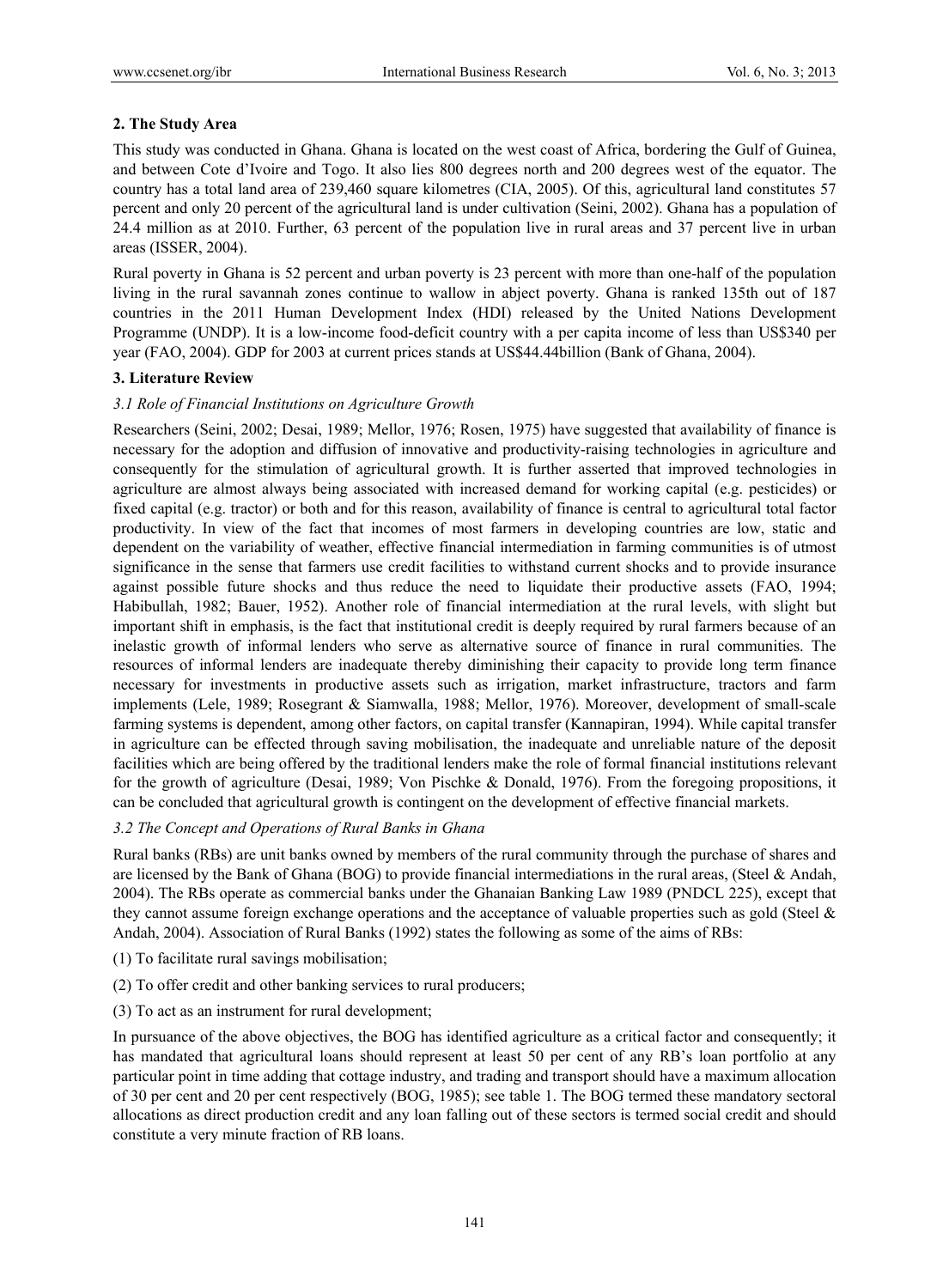| Table 1. Mandatory sectorial allocation of rural bank loans portfolio <sup>a</sup> |  |  |  |
|------------------------------------------------------------------------------------|--|--|--|
|                                                                                    |  |  |  |

| Sector                          | Credit Allocation                       |  |
|---------------------------------|-----------------------------------------|--|
| Agriculture                     | A minimum of 50% of the Loan Portfolio  |  |
| Cottage Industries <sup>b</sup> | Approximately 30% of the Loan Portfolio |  |
| Trade and Transport             | A maximum of 20% of the Loan Portfolio  |  |

Notes: <sup>a</sup> Source: The Bank of Ghana's Operational Manual for Rural Banks (1985). <sup>b</sup> Examples of Cottage Industries are bricks and tiles, construction, furniture making, tailoring etc.

However, Essel and Newsome (2000) have demonstrated, using case-control methodology, that RB credit lending operations have failed to meet the BOG stipulations. It was revealed from their study that credit for direct production such as crop production, trading and fishing constituted only about 15 per cent of the total loan portfolio in their case study bank. In the light of this discovery, Essel and Newsome (2000) argued that the low concentration of direct production credit in the case-study bank's loan portfolio is a weak test of the effectiveness of RBs. This situation might have been arisen from a high default rate position of the small-scale farmers. For example, Steel and Andah (2004) have asserted that standard commercial loans made by RBs in the 1980s to direct production have resulted in portfolio performance problems. These problems, according to Steel and Andah (2004), became so serious to the extent that the RBs were grappling with the difficulty of depositors' withdrawal demands. By the early and mid 1990s, RBs had to undergo a number of changes so as to maintain public confidence and to expand their outreach, (BOG 1995). Following these changes, and the ardent desire to provide a more effective financial intermediation at the rural levels, RBs have now partnered with a number of Non Governmental Organisations (NGOs) who have developed expertise and capabilities in microfinance operations (Steel & Andah, 2004; Chord, 2000; Quainoo, 1997). In this connection RBs in Ghana are now offering four types of financial products: individuals' savings with credit; individual savings with group credit; individual and group savings with credit; and group savings with credit, (Chord, 2000). Loans of this nature are typically short-term (4-6month) and amortised weekly with annualised interest rate of between 48 and 60 per cent, *ibid*. This is accompanied by a mandatory advance saving of 20 per cent of the principal and which saving is retained as security against the loan in addition to group or individual surety, (Steel & Andah, 2004; Beinpuo, 2000). Consequently, RBs chalked much success in savings mobilisation and credit advances with Nsoatreman Rural Bank, for example, as at 1998, reporting a total of 25,587 depositors, 17,584 borrowers, 130 per cent operational self-sufficiency and portfolio in arrears under 4 per cent (See Steel & Andah, 2004). It might be emphasised that interest rates of 48 to 60 per cent is by no means an exorbitant rate. Yet, the smaller-scale borrowers' ability of servicing RB credit is an ample demonstration of their commitment to participating in the formal financial markets.

The successes of RBs in Ghana seem to seriously mask the banks' failures in terms of their obligation to give priority to direct agricultural producers. Given agricultural planting cycle, seasonality of agricultural products and the huge capital base required for investment in productive asserts, it would not be difficult to construe that loans of 4 to 6 months duration and which are amortised weekly are adverse to agricultural growth and can potentially exclude agriculture from the RBs' credit portfolio. It might be wrong to conclude, therefore, that large percentage of the Nsoatreman Rural Bank loans went to agriculture as prescribed by BOG. This view may attract support from Nissanke and Aryeetey (1998) report that, as at 1993, RB's credit extended to the agricultural sector stood at 27 per cent. Obviously such percentage is less than the 50 per cent minimum allocation prescribed by BOG. Moreover, there is an ample evidence of RBs in Ghana accumulating excess liquidity, (Steel & Andah, 2004; Beinpuo, 2000; Nissanke & Aryeetey, 1998). Excess liquidity refers to situations where banks voluntarily increase their holdings of liquid assets (e.g. treasury bills) on a large scale in response to a rise in perceived default risks. This practice does not only reflect RBs Managers' degree of risk aversion but also impede the flow of investible funds to direct production as noted by Essel and Newsome, (2000): *"…if the effectiveness of the Rural Bank program is to be improved, more credit must be shifted to direct producers who will invest in productive activities"* (emphasis mine).

An important innovation in the operations of RBs in Ghana is the application of group-based lending schemes in almost all their financial products, (See Beinpuo, 2000; Chord, 2000). This gives an indication that RBs are trying to reduce their transaction cost by replacing multiple small loans to individual by a large loan to a group. It also points to the direction of RB's trying RBs are trying to leverage social sanctions to enforce repayment and as well use groups to reduce the effects of adverse selection and moral hazard; as has been demonstrated by the Grameen Bank. Conceptually, group-based lending is shrouded with lots of disagreements although its importance is well recognised in various literatures. Whereas researchers (Huppi & Feder, 1990) maintain that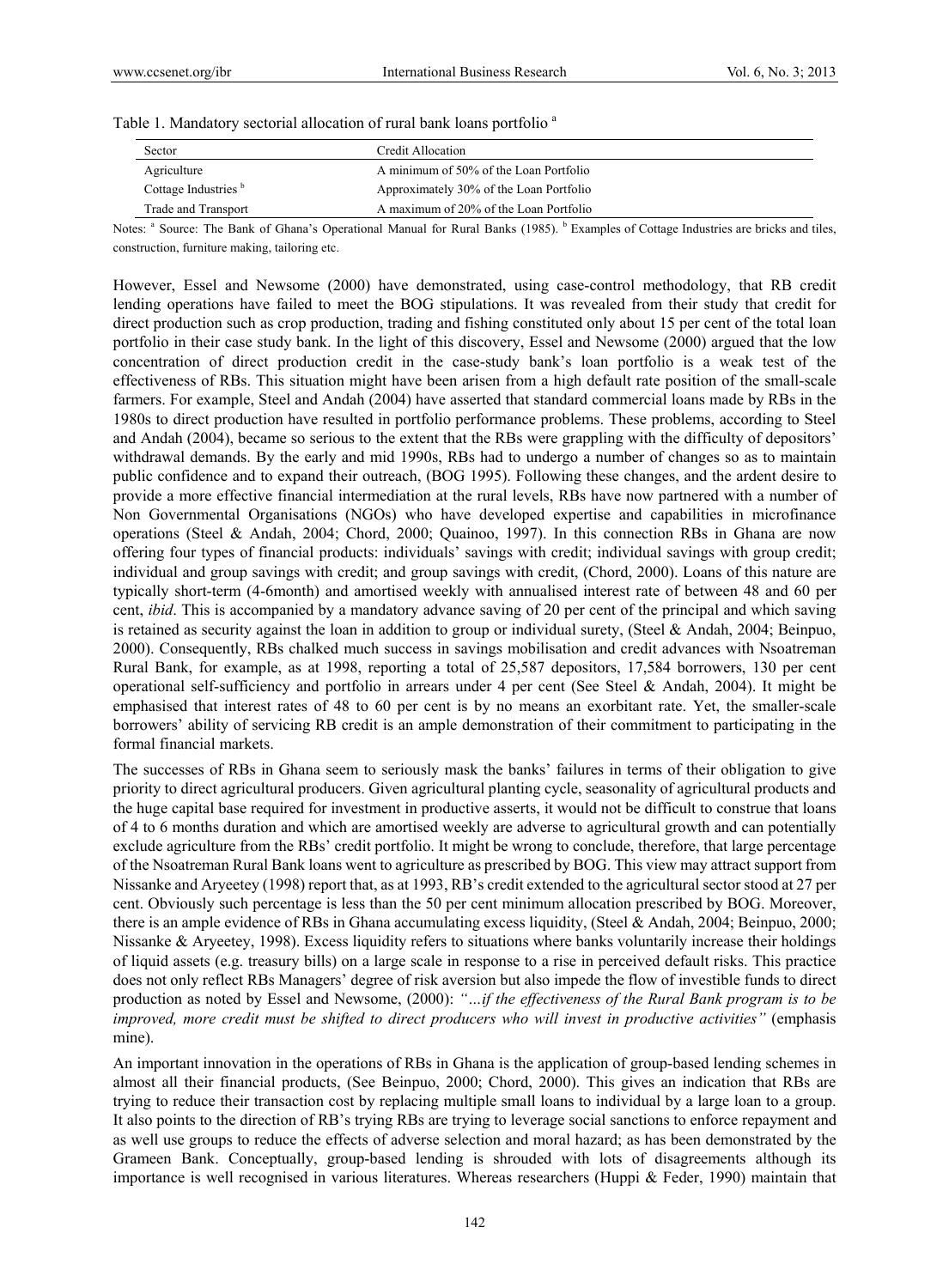group-based lending is effective under situations where the groups are homogenous and jointly liable for defaults, Sadoulet and Carpenter (2001); and Sadoulet (1999) held contrary views and attributed group effectiveness and risk reduction to heterogeneity. These authors argued that heterogeneous groups matching allows group risk pooling and creates insurance avenues in areas without insurance markets. This view seems relevant in the context of Ghanaian RFMs which have no insurance facilities for rural dwellers. In addition, the spread of group loans across different groups of farmers (e.g. livestock producers and crop producers) may serve to protect against total default in case of adverse climatic conditions. Therefore, it is logical to side with Sadoulet and Carpenter (2001).

Experts have also asserted that, loan monitoring and repayment enforcement are fundamental to the operations of RBs, (Essel & Newsome, 2000). This may suggest that RBs place more emphasis on moral hazard. Should this be the case, then Aryeetey and Udry (1997) conclusion that commercial banks are more concerned with adverse selection than moral hazard leaves much to be desired.

Evidence exists in both contemporary and extant literature that, little research has been conducted on the effectiveness of Ghanaian RBs on agricultural growth at rural levels. Essel and Newsome (2000), for example, have analysed RB effectiveness in Ghana but their research focused largely on the effects of RB credit on rural development. More so, the sample size they chose was less than 1 per cent of the population, and what is more, their study did not have a wider geographical spread. Based on these shortcomings their conclusions may not give a true reflection of the effectiveness of RBs in Ghana. Against this backdrop, it remains uncertain on whether or not, it is uncertain whether or not RBs are fulfilling the basic functions for which they were created. An in-depth study of RB effectiveness is, therefore, appropriate in the growing body of work in development finance. In the light of these submissions, this study tries to overcome some of the methodological deficiencies in the Essel and Newsome (2000) study by increasing the sample size; choosing the appropriate sampling frame and expanding the coverage.

## **4. Research Design and Methodologies**

To successfully carry out the research, the survey strategy was used. Patrick and Steve (2005) assert that a survey can be anything from a short paper and pencil feedback to an intensive one-to-one in-depth interview. Similarly, Saunders, Lewis and Theornhill (2000) proclaim that the survey strategy allows for the collection of large amount of data in a highly economic way from a sizeable population based on questionnaire.

The research used two populations: an aggregate of all Rural Banks (RBs) in Ghana and the collection of all small-scale farmers in Ghana. The aggregate of the population were as follows: ten (10) Rural Banks (RBs) which serves as a representation of each region in the study area and the collection of fifteen (15) small-scale farmers.

During the sampling stage, both probability and non-probability sampling methods were applied. The probability method employed in the study was simple random sampling via the lottery approach. The reason behind the choice of that methodology was to provide equal chances for the selection of RBs and the local farmers. The non-probability technique applied was the purposive sampling. With purposive sampling the sample is 'hand-picked for the research', (Denscombe, 2004). The sample is selected with a specific purpose in mind, and that purpose reflects the particular qualities of the people or events chosen and their relevance to the topic of the investigation.

To conduct the empirical investigation of RBs effectiveness, a descriptive research design together with inferential statistics was used. The research design was selected based on the nature of the study — a focus on breadth and depth. Descriptive research design seeks to portray an accurate profile of a situation, events or persons.

The study used both qualitative and quantitative research instruments. The quantitative design instrument used for this study was a questionnaire while the qualitative design instruments were key informants. Two types of questionnaire and interview schedules were designed to elicit information from the three samples. The first questionnaire was for the small-scale farmers. The second was for the RBs. The questionnaire consist mainly structured and open-ended questions.

## **5. Results of the Analysis**

This section analyses and discusses the data elicited through the questionnaires and the interview schedules. In particular, it assesses the credit portfolio of RBs and its implications for agricultural financing, the constraints small-scale farmers encounter in their bid to access rural banks credit, and the effectiveness of rural banks in supporting small-scale farmers in Ghana.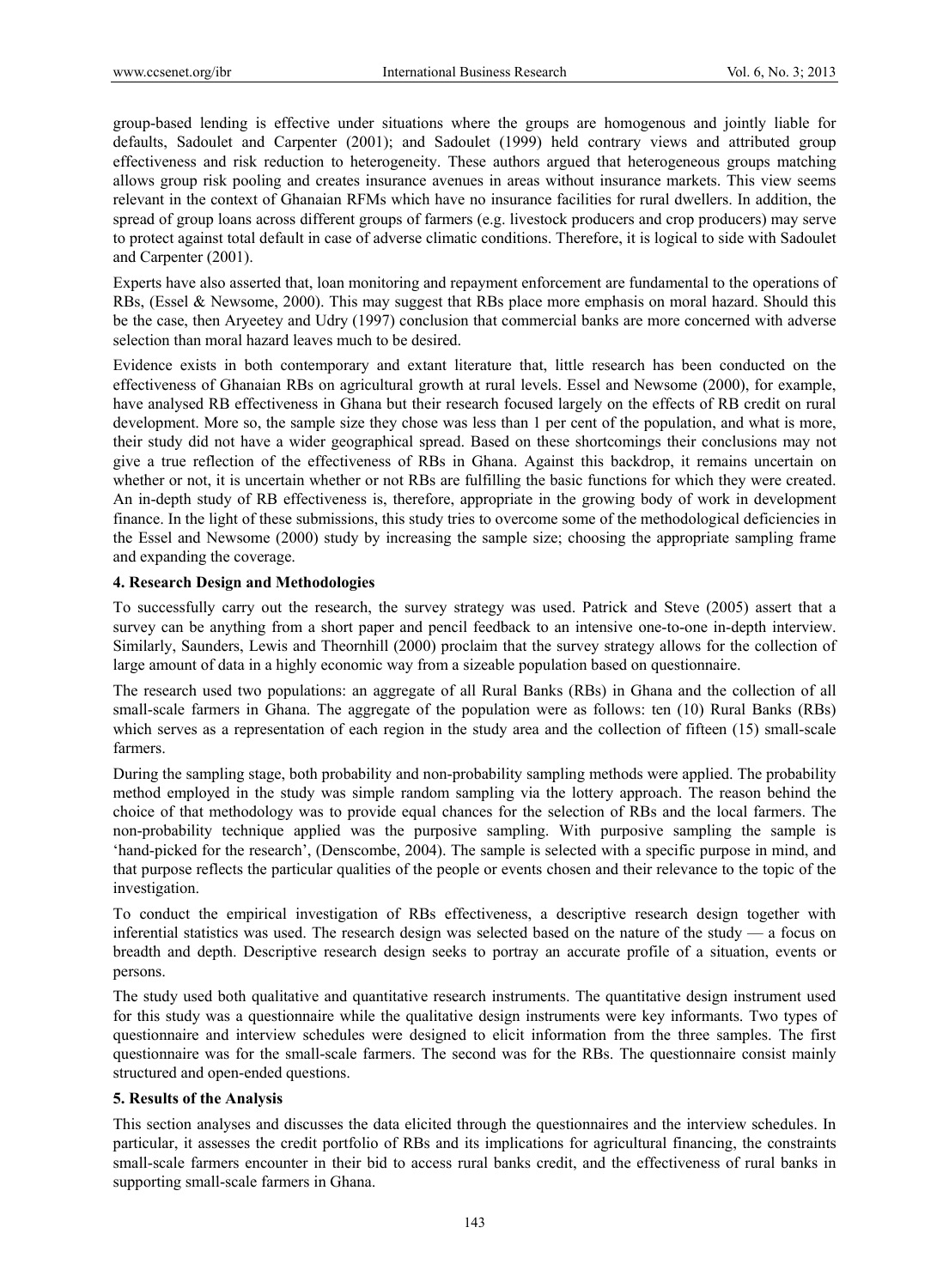# *5.1 Access to and Constraints of Rural Banks' Credit*

Different sources of credit used by farmers as well as the constraints small-scale farmers face in their bid to access RBs credit were investigated. Table 2 provides the results of the empirical investigation.

|  |  |  |  |  | Table 2. Access to RB credit and constrains therein |  |
|--|--|--|--|--|-----------------------------------------------------|--|
|--|--|--|--|--|-----------------------------------------------------|--|

| <b>Rural Bank Credit</b>                                   | $\%$  | No. of Farmers |
|------------------------------------------------------------|-------|----------------|
| <b>Source Of Credit</b>                                    |       | 127            |
| 1. Rural Bank                                              | 20.00 | 127            |
| 2. Money Lenders                                           | 10.00 | 127            |
| 3. Friends and Family                                      | 39.00 | 127            |
| 4. Self-savings                                            | 23.00 | 127            |
| 5. Others                                                  | 8.00  |                |
| <b>Reasons for Failure to Secure RBs Credit Facilities</b> |       |                |
| 1. Collateral Security                                     | 60.00 | 102            |
| 2. Average Deposit Required                                | 20.00 | 102            |
| 3. Fixed Income Guarantees                                 | 12.00 | 102            |
| 4. Up to Date Farm Records                                 | 8.00  | 102            |

Source: Survey data, 2010.

From the data above, it can be observed that whereas nearly three-quarters of the respondents financed their agricultural operations through informal credit sources, a little over a quarter financed their farms operations through the formal credit sources. This may suggests the failure of the formal financial sector to satisfy the existing credit demand of the small-scale farmers and thus buttress the assertion that the bulk of rural credit to the agricultural sector comes from the informal source (IFAD, 2000).

It can be observed further that of those who relied on informal source to finance their farm operations, 39% relied on credit from family and friends, 10% on moneylenders and 23% on self-savings. A high figure of 39% of respondents relying on informal credit sources was found to rely on family and friends suggesting that farmers seek to avert the risk inherent in borrowing from the other sources by relying on close relatives.

Regarding the formal sources, 20% of respondents were found to finance their projects through RBs while only 8% relied on the other commercial and development banks. This finding contradicts that of Seini (2002) which stated that the Agricultural Development Bank of Ghana (ADB) is the main source of finance to the Ghanaian agricultural sector. This notwithstanding, the finding may imply an existence of segmentation in the credit market. Whereas ADB serves the needs of many commercial and cash crop farmers such as cocoa and coffee farmers, the RBs finance the activities of the "real" small-scale and low-income food crop farmers.

The research also revealed a number of reasons why small-scale farmers are not able to secure credit from RBs. Among the respondents were farmers who did not seek credit from the RBs, 60% blamed their inability to access RBs credit on the difficulties associated with the required collateral security, 20% cited the difficulties in meeting the required average deposit as their bane, 12% attributed their failure on constraints in providing evidence of fixed income that is guaranteed by an employer, and the remaining 8% had no need for RB credit.

It was also discovered from the research that farmers who accessed RBs credit met a number of banks' conditions as prerequisite. When the conditions were ranked, using a scale of 1 to 4 (1 being the easiest and 4 the most difficult), on the basis of the difficulties with which respondents satisfy them it was discovered that provision of collateral security was the most difficult condition to satisfy, while provision of up-to-date records was the easiest (see figure 1). Specifically, 48% of the respondents ranked collateral as the most difficult condition. This observation gives weight to the assertion of those farmers who blamed the requirement of collateral security as their main bottle-neck to access RB credit.

Information elicited from the RBs established that collateral security was the most important consideration of RBs in granting loans to farmers, while satisfying the condition of good record system was the least important consideration (see Table 3). When the conditions were ranked using a scale of 1 to 4 (1 being the least important consideration and 4 the most important consideration) on the basis of their importance as RBs consideration for granting loans to farmers, it became unfolded that 50% of the respondent RBs regard collateral security as the most important consideration for granting loans to farmers and thus gives further credence to the previous claims.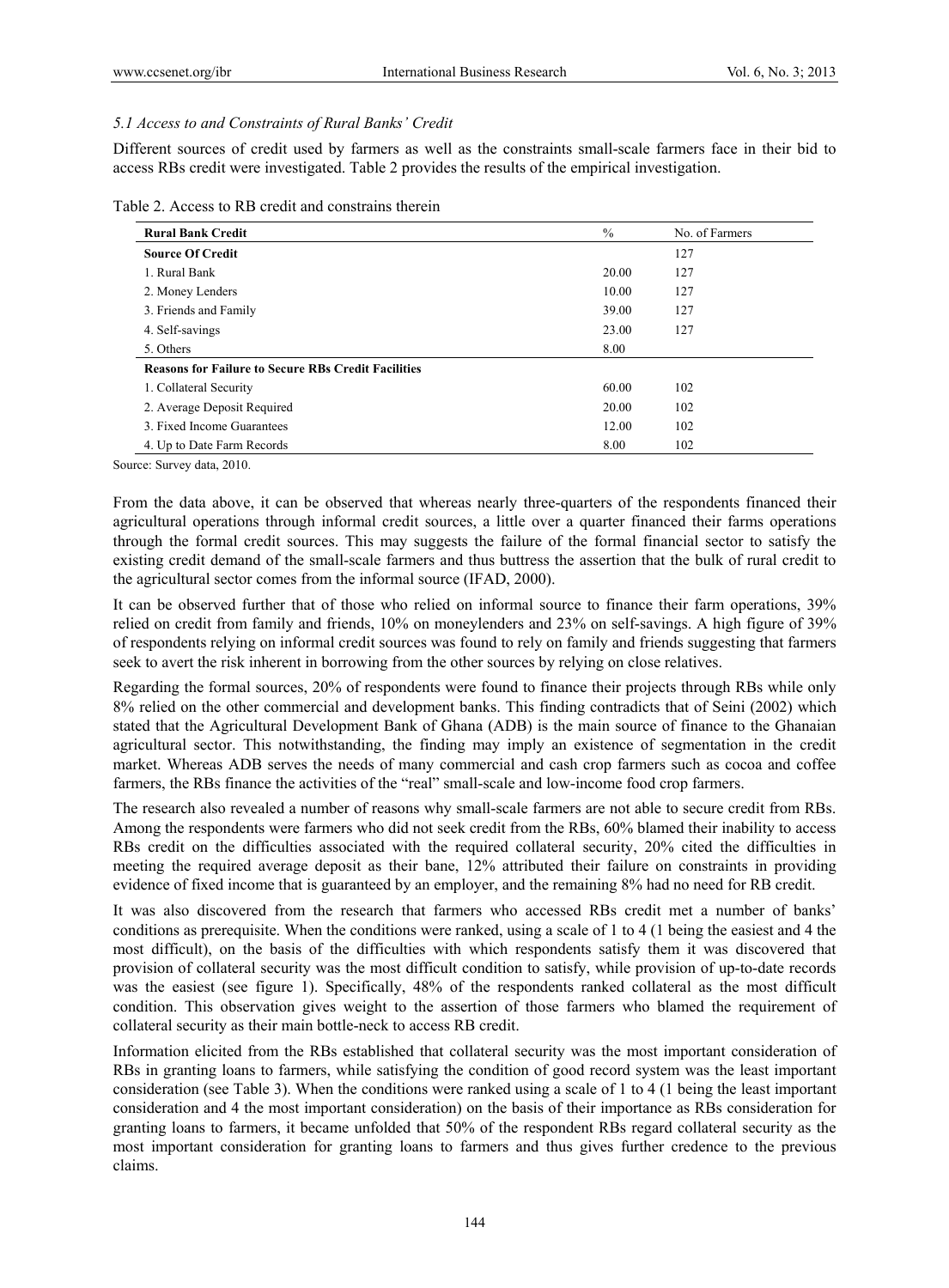

Figure 1. Rural bank credit recipients and their perception about loan conditions difficulties Source: Survey data, 2010.

|  |  | Table 3. Most important considerations of RBs in granting loans to farmers |
|--|--|----------------------------------------------------------------------------|
|  |  |                                                                            |

| <b>Factors</b>                  | $\%$ | No of Rural Banks |
|---------------------------------|------|-------------------|
| Collateral Security             | 50.0 | 10                |
| Deposit Pattern/Average Deposit | 25.0 | 10                |
| Duration of Loan Facility       | 9.0  | 10                |
| Size of Loan Facility           | 12.0 | 10                |
| Good Records System             | 4.0  | 10                |

Source: Survey data, 2010.

Discussions with the key informants confirmed the importance of collateral security in RBs' lending policies. The key informants shed more light on the kind of security often accepted by the banks. Fixed assets with high commercial value such as land and building are often accepted.

One important observation that emerged from this study is the contrasting role collateral security plays in loan provision. Whilst collateral security constitutes the most formidable condition that small scale farmers grapple with, it is ironically the overarching condition considered by RB's in the exercise of granting loans. This finding squares with that of MOFA/ASIP which concluded in 1994 in its "Partner in Rural Agricultural Investment" that collateral security was one of the major factors constraining small-scale farmers' access to institutional credits.

Another poignant observation that emerged from these results is linked to the observation that 8% of those who did not use RB credit by virtue of the fact that they had no need for credit may have two important implications. First possible interpretation can be that, it may not necessarily mean the rural farmers do not need credit. It could be that the type of loans they require are nonexistent and thus imply that RBs do not serve the needs of farmers who want to undertake large scale commercial farming. Second, it provides an indication that the remaining 64% of respondents who are unable to access RBs' credit because of collateral security really need credit for direct production. This therefore suggests a huge unmet demand for RB credit by vast majority of rural small-scale farmers. This financing gap if not will only serve to compound the farmers' already precarious economic conditions. In addition, where the farmers are fortunate to have access to the RB credit, the facility will be rationed and this will impose constraints on their investment initiatives.

This study also finds that average deposit is also a major condition considered by RBs in granting loans to small-scale farmers. This condition might have been designed based on two major considerations. First, the strong desire on the part of the RB managers to design collateral substitutes in order to facilitate low-income borrowers' access to RB credit and thus reduce the need for heavy reliance on commercially valuable properties as collateral securities. The other factor might reflect the RB managers' belief in the assumptions which had been advocated by people like Bouman (1989) and Porter (1964) that poor and low-income people do not embark on savings; and in order to facilitate deposit mobilisation from those people, the formal finance providers must demand forced savings as a precondition to loans. Whichever of the factors holds true, the fact is unmistakable: the required deposit is a burden on the farmers because savings may be difficult to maintain over lean and hunger periods if farmers do not have other sources of income. In addition, the farmers may have a higher preference to hold their savings in physical productive assets. By implication for farmers to meet the deposit requirement of the RBs, they must liquidate or transform their physical productive assets into financial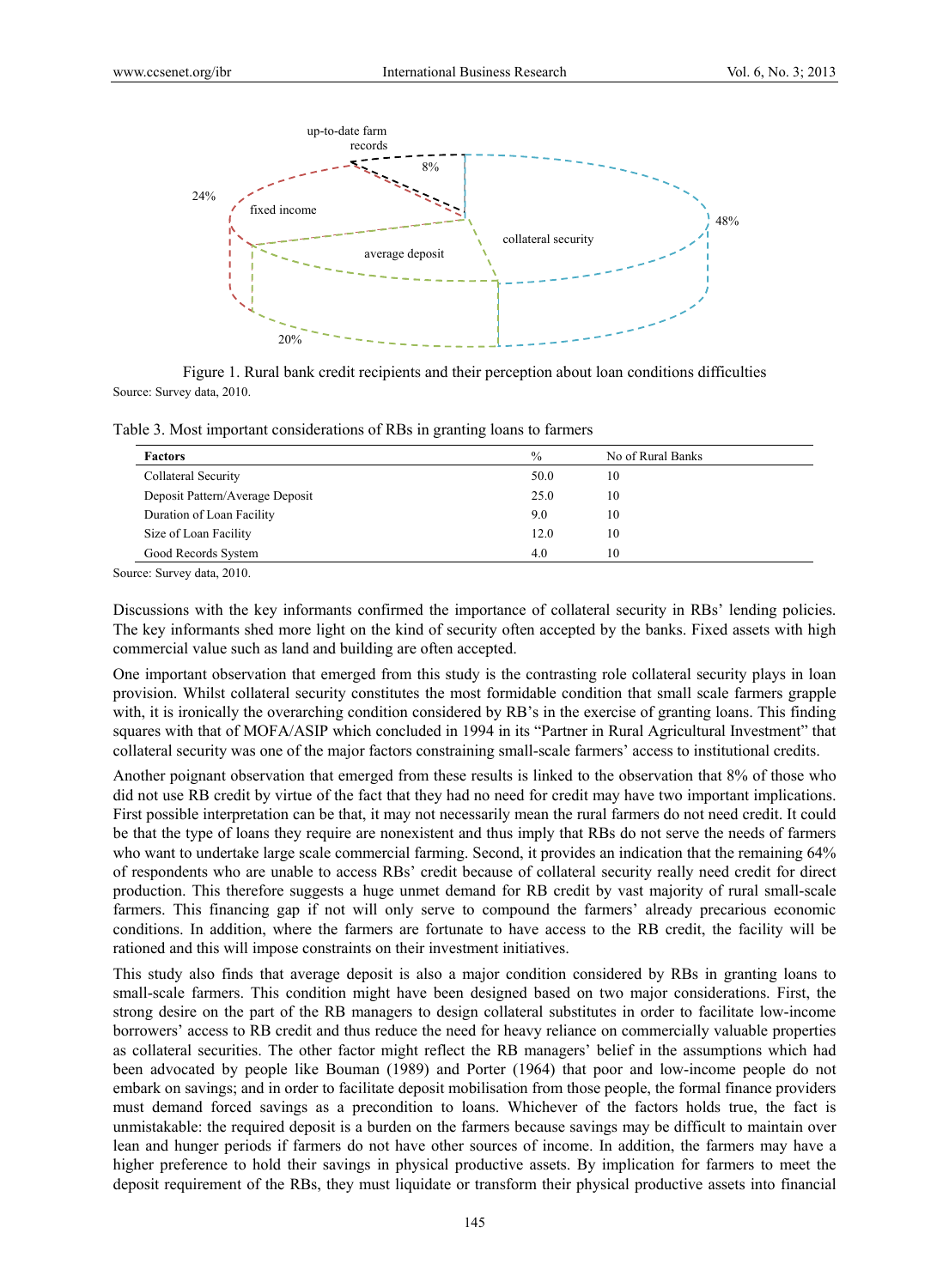forms. This transformation may expose the farmers to greater risk and difficulties in terms of acquiring farm implements and other production related assets during farming season. This may consequently affect the farmers' productive base. Once their productive base is adversely affected, it will ignite a vicious circle where the rural farmers' income takes a nose dive thereby disabling them from fending for their families. In this light, risk aversion and related risk insurance behaviour would undoubtedly affect the farmers' decision to save in financial forms especially the case in Ghana where interest rates on savings are far below the inflation rate. In order words, the farmers' inability to provide the required deposit could be attributed to their degree of risk aversion.

### *5.2 Credit Use, Loan Cycle and Loan Terms*

Among the respondents who had used RBs' credit facilities, 40% of them used the loans to acquire raw materials such as seed stock and agro-chemicals, 20% used the loans for equipment, 16% used the loan to purchase sheep for rearing, 12% had diverted the loan to other uses, and 12% used the loan for the purchase of oxen to help in transporting goods to and from farms. Figure 2, presents the results of the findings.



Figure 2. Uses of credit

Source: Survey data, 2010.

A number of observations were made regarding small-scale farmers diversion of loans for purposes other than those for which they were granted. This may suggests that some farmers abuse the RBs credit and may, somehow, confirm the argument that the mere fact that entrepreneurs cite finance as a constraint does not necessarily imply they are all good candidates for credit or would use credit productively (Von Pischke, 1991). Nevertheless, the situation may also reflect a laxity on the part of the RBs in the monitoring and supervision of their loans. For instance, an interview with some of the key informants revealed that most of the RBs are in the habit of relying on the agricultural Extension Officers to appraise and monitor agricultural loans. Obviously, this practice may result in lax monitoring and supervision since the Extension Officer may be confronted with a conflict of interest with particular reference to satisfying the needs of the bankers or the farmers. In favour of who, then, does the loyalty of the extension officers lie? The effectiveness of the process is, therefore, fraught with a serious doubt.

Interestingly, over 70% of the loan recipients used the facility for agricultural purposes. This suggests that the farmers really take farming seriously, and if given financial support they will invest it productively. This will no doubt have a trickledown effect on the farmer and farmer's families and consequently help in Putting a downward pressure on poverty.

The average credit cycle — that is, the number of times a particular borrower secured a credit — observed in the sample mean was 3.84 with a median of 3 and a standard deviation of 1.81(see Table 4). The small difference between the mean and the median coupled with a low standard deviation about the mean indicates that farmers get access repeatedly to loans from the RBs.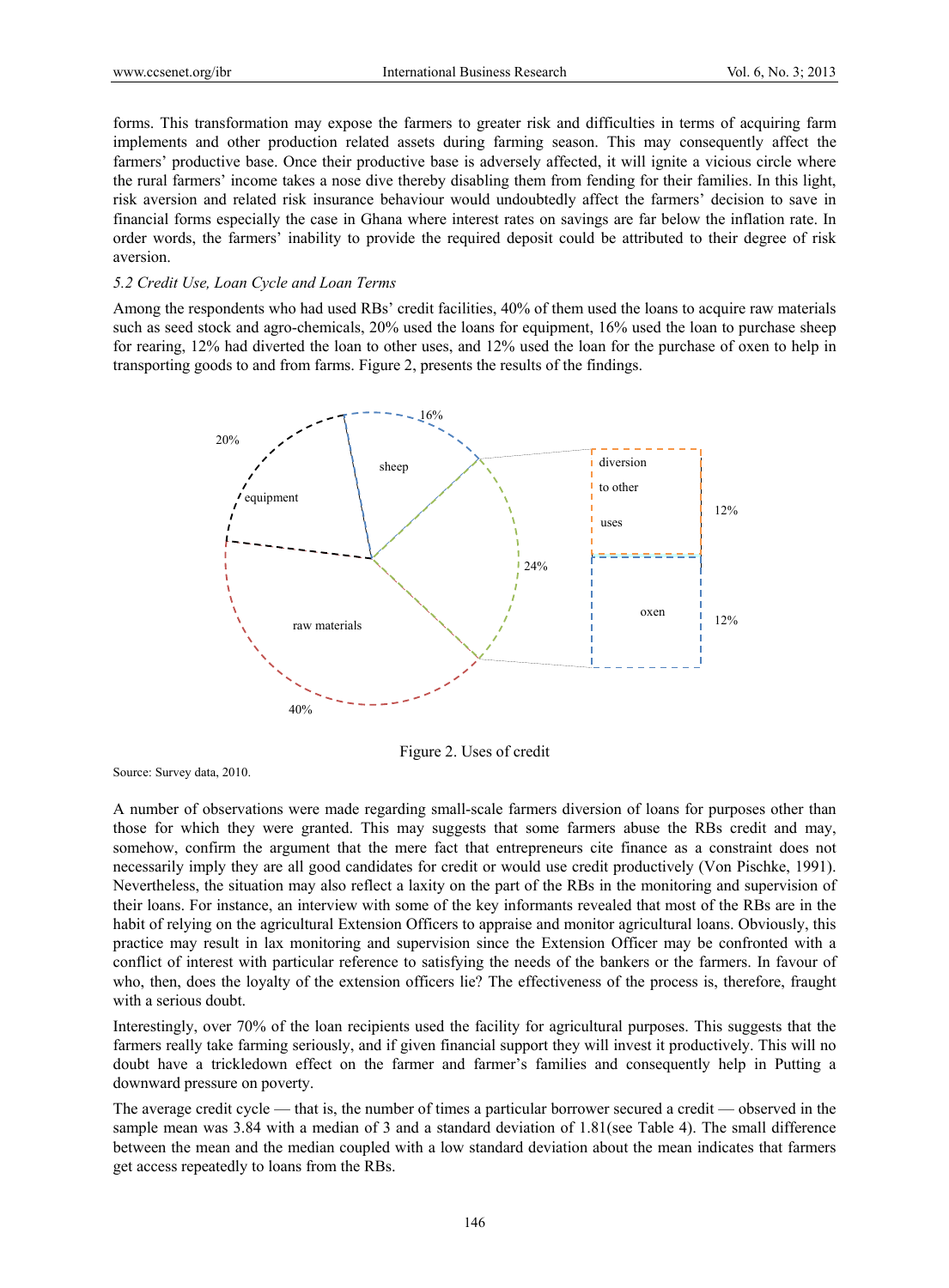#### Table 4. Summary of loan cycle

| Mean                      | 3.84  |
|---------------------------|-------|
| Median                    | 3.00  |
| Maximum                   | 9.00  |
| Minimum                   | 2.00  |
| <b>Standard Deviation</b> | 1.81  |
| No.of Farmers             | 25.00 |

Source: Survey data, 2010.

This development might be attributed to RBs' ability to identify and institute proper screening and contract enforcement mechanisms. For instance, when respondents were asked if they had ever defaulted in their loan repayment, all the 25 respondents (100%) answered in the negative. The reasons provided for non defaults were as follows: (1) 56% said they fear reprisal from group members, (2) 32% said they want forthcoming loans, and (3) 12% said they have a moral obligation to repay. These findings sharply contrast those of Nissanke and Aryeetey (1995) who found that defaults in repayments were most acute among small agricultural loans in Ghana.

Recipients of RB credit were requested to specify the duration of their loans (loan terms). Average loan term observed in the sample was 5.04 months with a standard deviation of 1.43 months. These figures run contrary to what were observed from the bankers' responses. From the bankers' responses, the average loan term observed was 10.35 months with a standard deviation of 3.14 months. In the light of these observed differences, a *t*-test for difference between two means was performed to test whether or not the observed differences are significant. The results showed the differences to be significant. Table 5 provides the results of the *t*-Test.

On the surface, the observed differences cast doubt on the credibility of either the farmers or the bankers. However, this disparity could be due to the fact that where as the farmers might be reporting the duration between the period when the loan was received and the period they are required to repay, the bankers might be reporting periods that include delinquency time with a view to allowing for the collection of loans which would have otherwise been written off. For instance, Nissanke and Aryeetey (1995) reported that over 85 per cent of Bank Managers in Ghana do not believe that delinquency is a wilful act in agricultural loans and often the managers refinance most projects with a view that the projects would pay back when revived.

|                                           | Data     |
|-------------------------------------------|----------|
| <b>Hypothesized Difference</b>            | $\theta$ |
| Level of Significance                     | 0.05     |
| Population 1 Sample (Rural Banks)         |          |
| Sample Size                               | 10       |
| Sample Mean                               | 10.35    |
| Sample Standard Deviation                 | 3.14     |
| Population 2 Sample (Small-scale Farmers) |          |
| Sample Size                               | 25       |
| Sample Mean                               | 10.35    |
| Sample Standard Deviation                 | 5.04     |

Table 5. A measure of the level of significance in the disparity between the information on loan terms

Source: Survey data, 2010.

Table 6. The t-Test on the disparity between the information on loan terms

| Intermediate Calculations              |          |
|----------------------------------------|----------|
| Population 1 Sample Degrees of Freedom | Q        |
| Population 2 Sample Degrees of Freedom | 24       |
| Total Degrees of Freedom               | 33       |
| Pooled Variance                        | 4.176182 |
| Difference in Sample Means             | 5.31     |
| t-Test Statistic                       | 6.944497 |

Source: Survey data, 2010.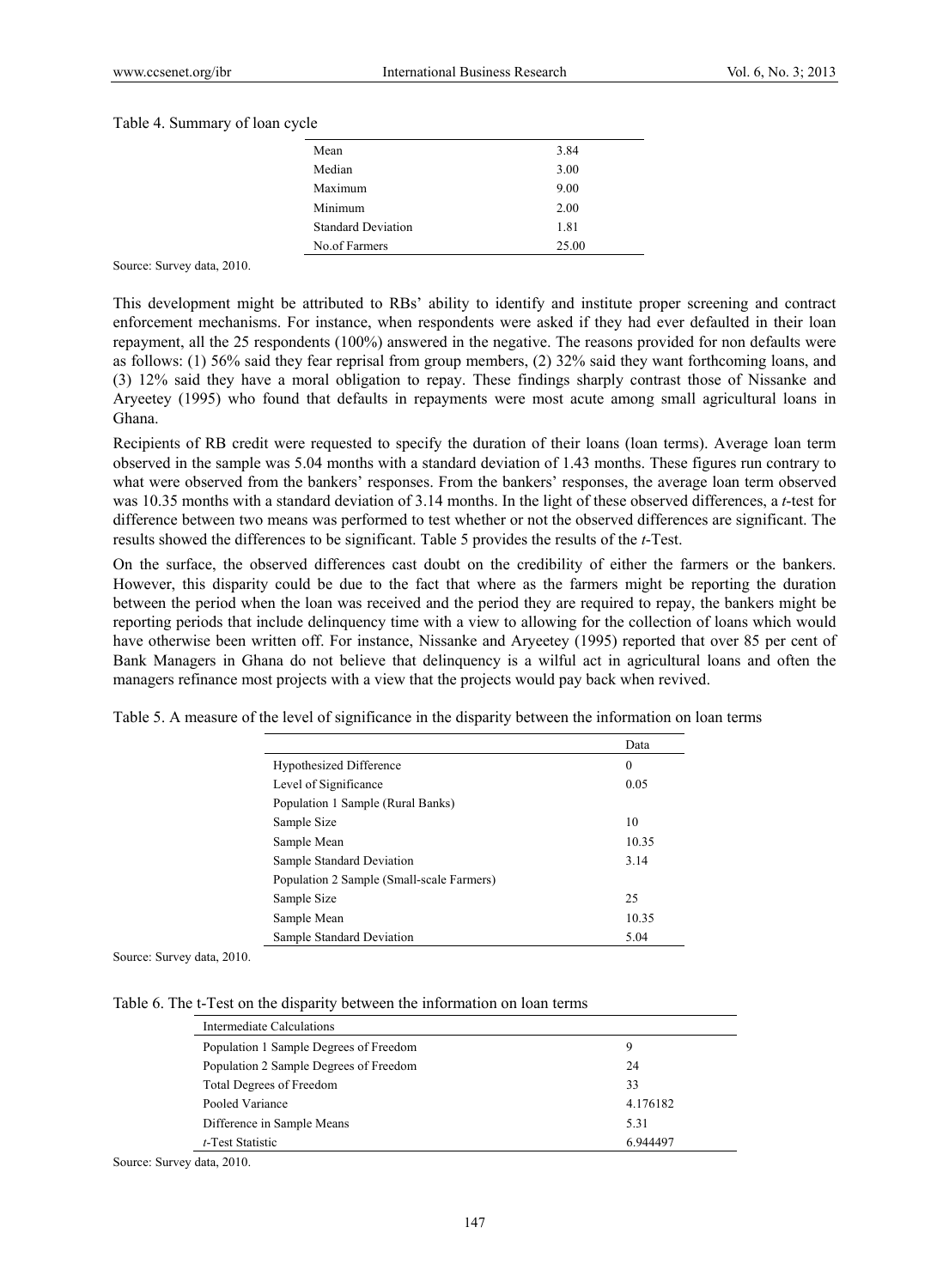| Lower Critical Value        | $-2.03452$ |
|-----------------------------|------------|
| <b>Upper Critical Value</b> | 2.034515   |
| $p$ -Value                  | 6.17E-08   |

Table 7. The results of hypothesis test on the disparity between the information on loan terms

Source: Survey data, 2010.

#### *5.3 Amount of Loans Disbursed to and Recovered from Agricultural Sector*

The past five years' (2005-2010) empirical data for the amount of loans disbursed to and recovered from the agricultural sector by the sampled RBs when subjected to regression analysis, showed a positive relationship. Figure 3 presents the graph of a linear model. This result implies that as farmers repay their loan amounts in a timely fashion there is a possibility that more loans will be disbursed to them.

As to how much increases in disbursement farmers are likely to receive as they honour their loan obligations was an issue to be explored. Fortunately, a linear model which is underpinned by the equation,  $y = 0.3045x + 16.851$ predicts an inelastic response. This equation holds that for each percentage increase in the independent variable (recovery rate); the fitted model predicts a less than percentage increase in the dependent variable (disbursement). That is to say that for every 100 per cent recovery RBs made from agricultural loans, holding other factors constant; there is the probability that RBs will increase its loans to agricultural sector by approximately 30 per cent.



Figure 3. Relationship between amount of agricultural loans disbursed and amount recovered Source: Survey data, 2010.

Since recovery rate had affected the amount of loans disbursed, a co-efficient of determination was calculated to determine how much does recovery rate influence disbursement. The calculated co-efficient of determination value of 0.365 imply that approximately 37 per cent of the factors that influence RBs' lending policies are attributable to loan recovery rate. One implication this analysis may present is that RBs' loans disbursed to the agricultural sector are determined largely by loans recovery rate although other factors may still weigh heavily. These factors include the perception on the part of RB bank managers that agriculture is a risky venture and loan conditions such as the provision of collaterals and average deposit will continue to reign.

## *5.4 Credit Portfolio and an Assessment of Rural Banks' Effectiveness in Ghana*

This section examines RBs' loan portfolio and its implication on agricultural financing. It also assesses the effectiveness of RBs in Ghana.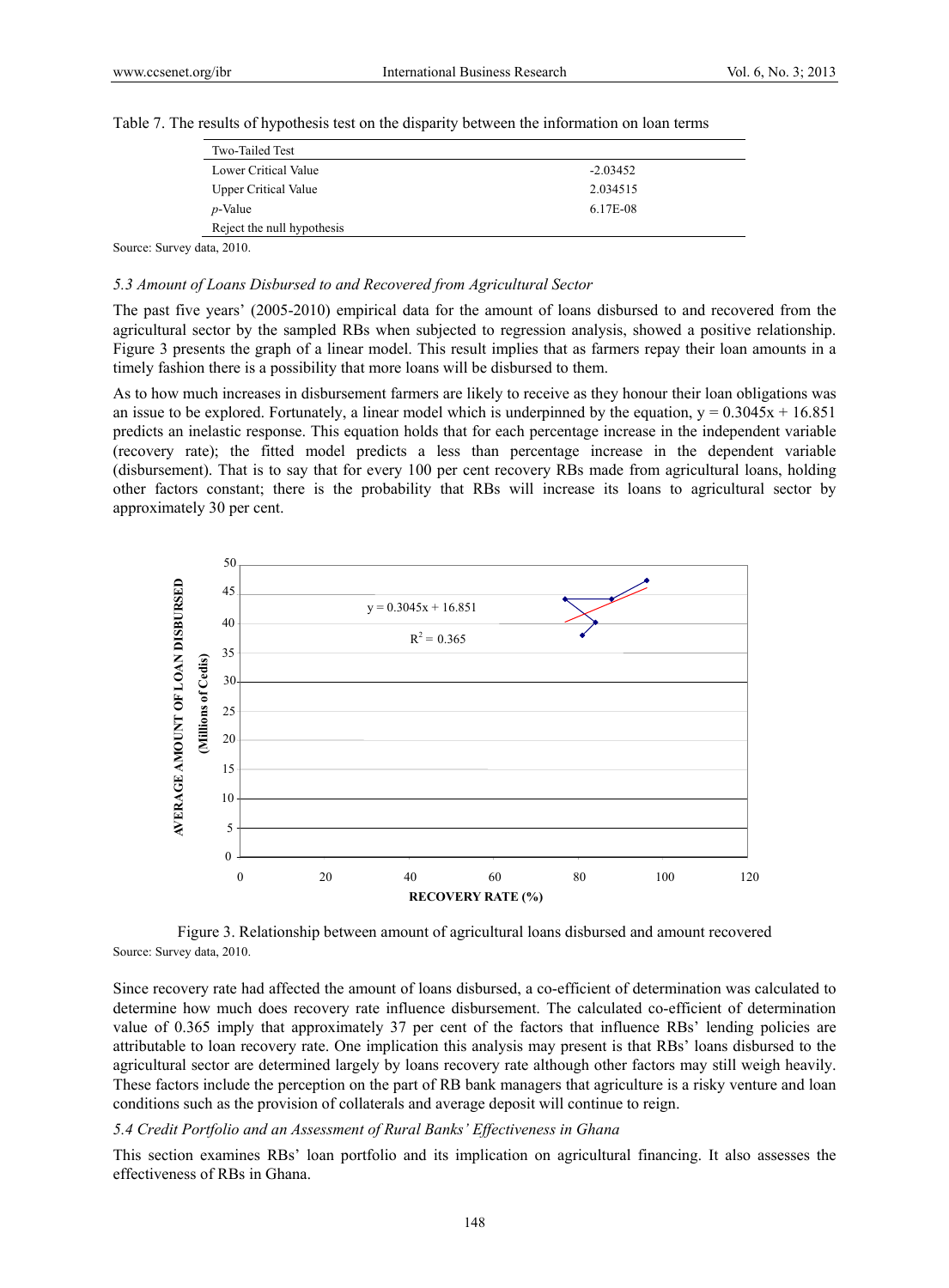Credit portfolio is the number and types of loans held by lenders at any particular point in time (Capiński  $\&$ Zastawniak, 2003). The lending policies of financial service providers determine the type and number of persons or enterprises that come under the lenders' portfolio and also the percentage portfolio allocation each person or enterprise receives (Schmidt & Kropp, 1987). Portfolio characteristics such as loan terms and the cost of loan play a crucial role in lenders decision, (Nissanke & Aryeetey, 1995). Table 8 provides the credit portfolio and its underlying characteristics.

|  | Table 8. Rural credit portfolio characteristics |
|--|-------------------------------------------------|
|--|-------------------------------------------------|

|                       | Mean  | Median | Max | Min | Std.dev. | No. of Banks |
|-----------------------|-------|--------|-----|-----|----------|--------------|
| <b>LOAN CATEGORY</b>  |       |        |     |     |          |              |
| Agriculture           | 7.3   |        | 11  |     | 1.55     | 10           |
| Cottage Industry      | 7.3   | 8      | 15  |     | 3.99     | 10           |
| Trading               | 38.3  | 37     | 44  | 32  | 3.75     | 10           |
| Others                | 47.1  | 48     | 48  | 40  | 2.36     | 10           |
| <b>LOAN TERMS</b>     | 10.35 | 9.5    | 24  | 4   | 3.14     | 10           |
| <b>INTEREST RATES</b> | 26.9  | 27     | 33  | 20  | 3.45     | 10           |

Source: Survey data, 2010.

## *5.5 Portfolio Composition and Allocation*

It was observed that RBs credit portfolio is composed of agricultural, cottage industry, trade and transport, and social (others) loans. Each of these had a respective percentage allocation of 7.3%, 7.3%, 38.3%, and 47.1% (See Figure 4).



Figure 4. Rural bank credit portfolio

Source: Field data, 2010.

These results suggest that agricultural loans are given less priority in terms of the amount of loan disbursed. In addition, the close disparity in the mean and median of agricultural loans suggests a slight variation in the treatment of agricultural loans in RBs' credit portfolio. This generates that the practice is wide spread among the RBs throughout Ghana — a practice that contravenes BOG's stipulations which mandates a higher proportion of credit for agriculture.

However, it was uncertain whether the observed differences in the means of the constituents of the RBs' credit portfolio was so significant to merit a conclusion that the agricultural sector is treated less favourably by the RBs in Ghana.

In this regards, an analysis of variance (ANOVA) was performed to measure the level of significance of the differences in the means of the percentage allocation of the various portfolios. In other words, the first hypothesis of the study — that is, there is no significant difference in the treatment of RBs loans as far as the stipulations of BOG are concerned — was tested. Table 9 provides the results of the hypothesis test.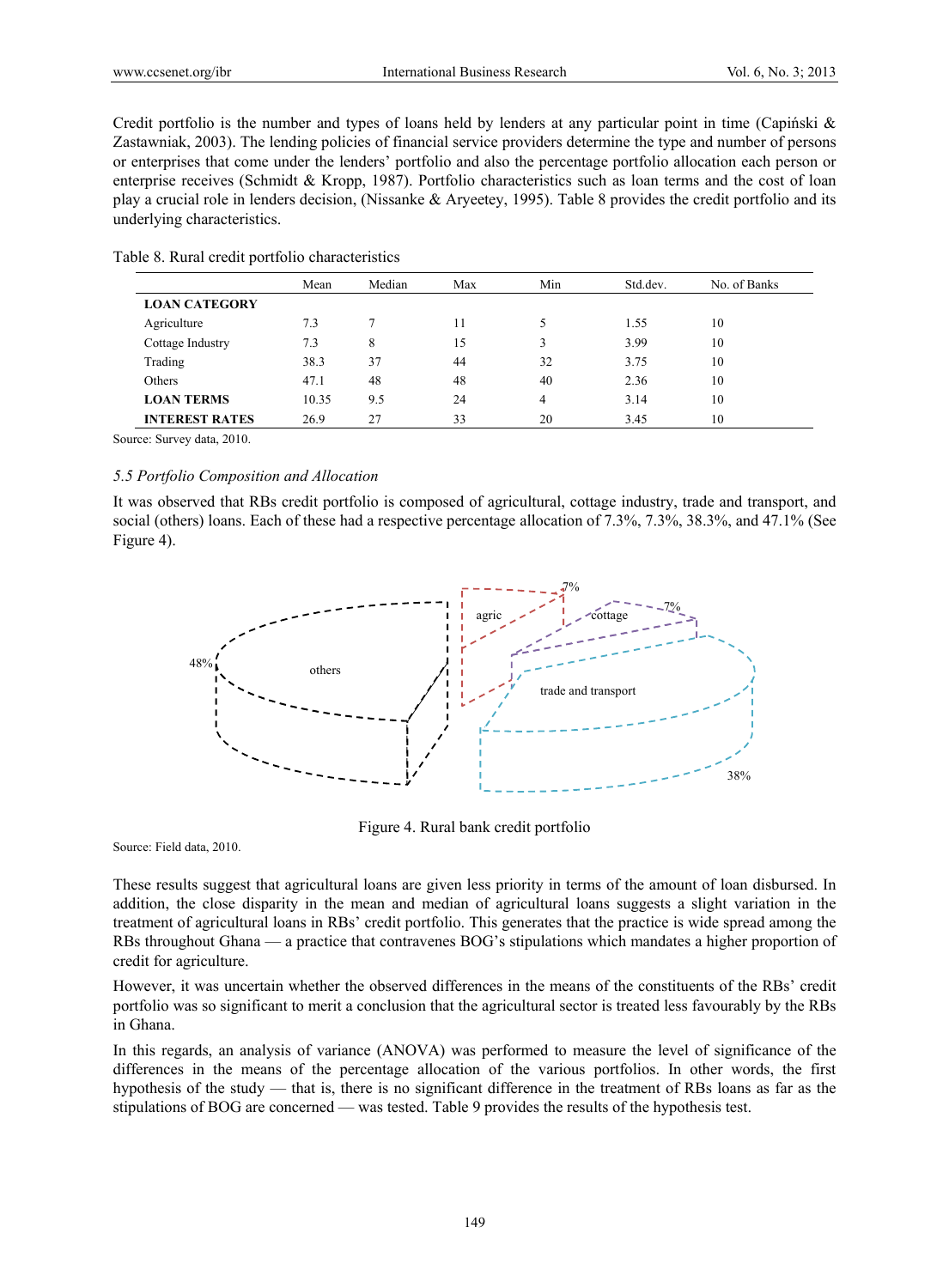| ANOVA: Single Factor<br><b>SUMMARY</b> |         |     |          |          |           |          |
|----------------------------------------|---------|-----|----------|----------|-----------|----------|
| Groups                                 | Count   | Sum | Average  | Variance |           |          |
| Agric                                  | 10      | 73  | 7.3      | 2.677778 | Agric     | 10       |
| Cottage                                | 10      | 73  | 7.3      | 14.45556 |           | Cottage  |
| Trading                                | 10      | 383 | 38.3     | 12.9     |           |          |
| Others                                 | 10      | 471 | 47.1     | 7.433333 | 3.45      | 10       |
| <b>ANOVA</b>                           |         |     |          |          |           |          |
| Source of Variation                    | SS      | df  | MS       | F        | $P-value$ | F crit   |
| Between Groups                         | 12918.8 | 3   | 4306.267 | 459.7438 | 9.6E-29   | 2.866266 |
| Within Groups                          | 337.2   | 36  | 9.366667 |          |           |          |
| Total                                  | 13256   | 39  |          |          |           |          |

| Table 9. Differences in the means of the percentage allocation of the various portfolios |  |  |  |  |
|------------------------------------------------------------------------------------------|--|--|--|--|
|                                                                                          |  |  |  |  |

Source: Survey data, 2010.

From Table 9 above, the F calculated (F) was observed to be 459.74 and the critical bound of F (*F critical*) was also observed to be 2.87. Since the F calculated is above the critical bound of F, the hypothesis is rejected. In addition, since the *P*-*value*, 9.6E-29, is far less than the level of significance, 0.05, the hypothesis is further rejected. There is therefore enough evidence to conclude that the four group means are not the same. That is to say, they differ more than would be expected by chance alone. However, it may be argued or possible that there were extreme differences in a few of the means chosen and which, if so, will provide a context for the rejection of the ANOVA results. To verify this, a *post hoc* test, using the Tukey-Kramer procedure, was performed to apply "corrections" to the sample in order to offset the effects of choosing the most extreme means; and to determine which of the means is significantly different from the other. Table 10 provides the results of the Tukey-Kramer procedure.

| Group                 |                     | Sample Mean              |                | Sample Size             |
|-----------------------|---------------------|--------------------------|----------------|-------------------------|
| Agriculture 1         |                     | 7.3                      |                | 10                      |
| Cottage 2             |                     | 7.3                      |                | 10                      |
| Trade 3               |                     | 38.3                     |                | 10                      |
| Others (social) 4     |                     | 47.1                     |                | 10                      |
| Comparison            | Absolute Difference | Std. Error of Difference | Critical Range | Results                 |
| Group 1 to Group 2    | $\Omega$            | 0.96781541               | 3.7164         | Means are not different |
| Group 1 to Group 3    | 31                  | 0.96781541               | 3.7164         | Means are different     |
| Group 1 to Group 4    | 39.8                | 0.96781541               | 3.7164         | Means are different     |
| Group 2 to Group 3    | 31                  | 0.96781541               | 3.7164         | Means are different     |
| Group 2 to Group 4    | 39.8                | 0.96781541               | 3.7164         | Means are different     |
| Group 3 to Group 4    | 8.8                 | 0.96781541               | 3.7164         | Means are different     |
| <b>Other Data</b>     |                     |                          |                |                         |
| Level of significance | Numerator d.f.      | Denominator d.f.         | <b>MSW</b>     | O Statistic             |
| 0.05                  | 4                   | 36                       | 9.366667       | 3.84                    |

## Table 10. Tukey-Kramer procedure

Source: Survey data, 2010.

From the Tukey-Kramer procedure, there is a difference in average amount of loan disbursed between agriculture and trade; and between agriculture and others (social credit). Since the means for trade and others are larger than the mean for agriculture, it implies that agriculture is treated less favourably in RBs credit portfolio.

In sum, these tests results (1) confirm the claim that RBs allocate a larger proportion of their loan portfolio to beneficiaries other than the small-scale farmers; (2) suggest that RBs violate the BOG's stipulations; and (3) suggest that RBs are not doing much to help the agricultural sector of Ghana. This observation confirms earlier research conducted by Essel and Newsome (2000) in Ghana. In their study, the researchers reported a shift in the focus of RBs lending approaches which were characterised by the banks' concentration on social credit at the expense of credit for agricultural purposes. This practice of RBs of depriving the agricultural sector of adequate finances will no doubt have a serious implication for agricultural growth in Ghana.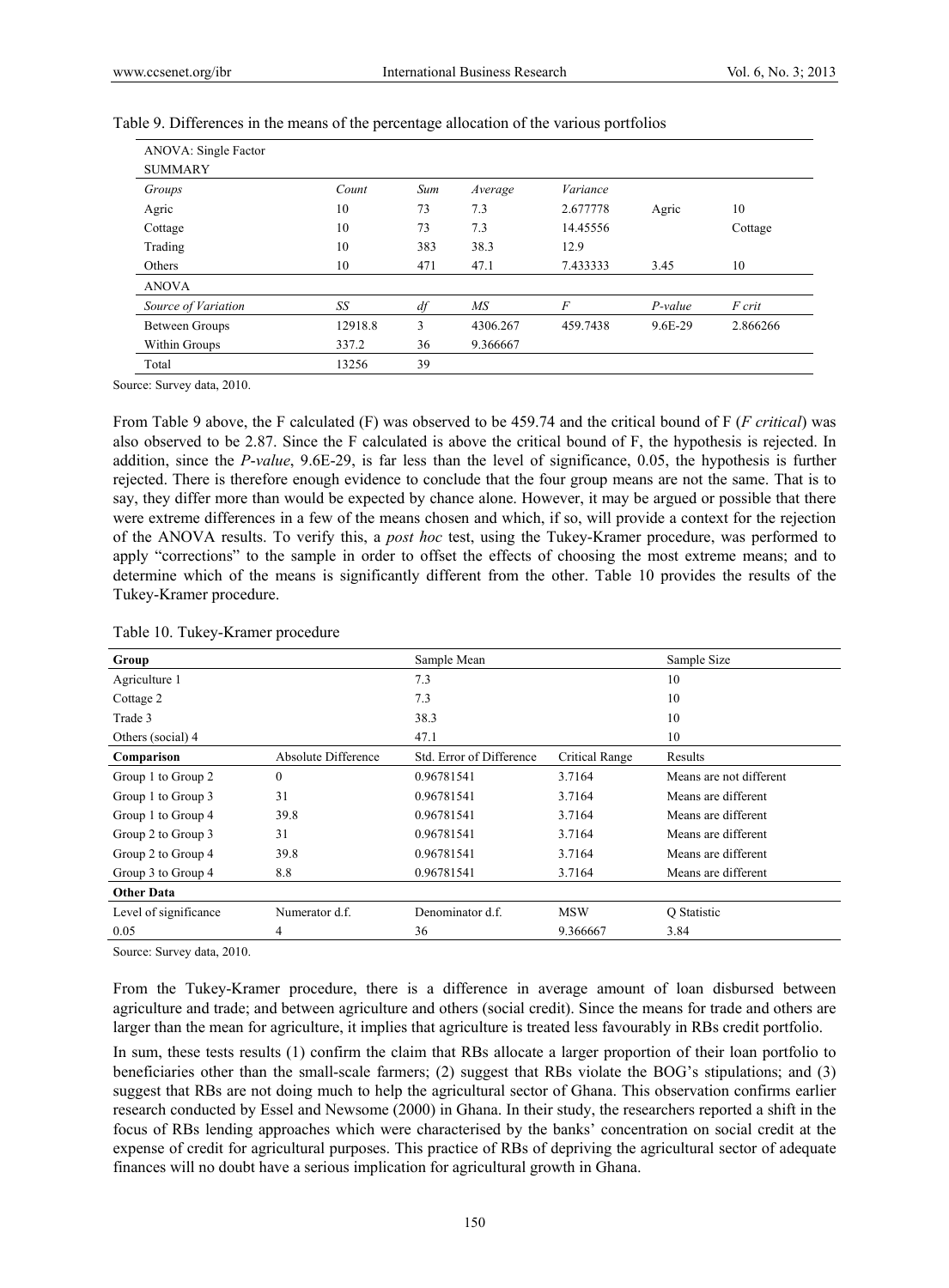# *5.6 Testing for Rural Banks Effectiveness*

One of the objectives of RBs in Ghana is to act as an instrument in stimulating rural economic growth. Since most rural economies depend on agriculture and also since economic growth is measured by a sustained increase in product (output), growth in agricultural output is used as a proxy to measure RBs' effectiveness in the light of their contribution to the agricultural sector. However, in view of the meagre levels at which the credits are given, the high interest rates as well as the short repayment terms, it is doubtful whether the difference in the output levels of the farmers who take the loans and that of those who do not is of any significance. Against this background, the second hypothesis of the study was constructed and which states that there is no significant difference between the output levels of farmers who use RB credit and those who do not. An increase in output was measured by Yes/No response. Using Fisher's Exact Test to compare the output levels between the two groups, a significant difference was found. Table 11, presents the results of the Fisher's test.

This result implies that farmers do experience significant increase in output when they have access to RB credit. This may be a result of short-term financing of working capital needs such as fertilizers and pesticides. However, this result should be cast in a proper light. Only a small fraction of the farmers in the sample were able to secure RBs' credit as a result of collateral security constraints.

Table 11. Comparison of the output levels between farmers who have access to rural bank credit (RBF) and farmers without access to rural bank credit (NRBF)

| Fisher's Exact Test  |                                                          |             |           |  |
|----------------------|----------------------------------------------------------|-------------|-----------|--|
|                      | The two-sided P value is 0.0341, considered significant. |             |           |  |
|                      | The row/column association is statistically significant. |             |           |  |
| Odds Ratio           |                                                          |             |           |  |
| Odds ratio $= 2.000$ |                                                          |             |           |  |
|                      | 95% Confidence Interval: $1.093$ to $3.660$              |             |           |  |
|                      | (using the approximation of Woolf.)                      |             |           |  |
| Data analyzed        |                                                          |             |           |  |
|                      | <b>RBF</b>                                               | <b>NRBF</b> | Total     |  |
| <b>YES</b>           | 75                                                       | 60          | 135       |  |
|                      | (38%)                                                    | $(30\%)$    | (68%)     |  |
| NO.                  | 25                                                       | 40          | 65        |  |
|                      | (13%)                                                    | (20%)       | (33%)     |  |
| Total                | 100                                                      | 100         | 200       |  |
|                      | $(50\%)$                                                 | (50%)       | $(100\%)$ |  |

Source: survey data, 2010.

Considering this fact against the backdrop of the significant difference observed between the farmers who had access to the facility and those without the access; it might be construed that the more farmers are able to secure RB credit, the more are the chances that they will experience significant increase in output and thus justify the effectiveness of RBs. In other words, the effectiveness of RBs is undermined by their low outreach.

## **6. Conclusions**

The study had the objective of assessing RBs effectiveness in Ghana and their impact on small-scale agriculture. A survey research was conducted using both structured and unstructured questionnaire. A total of 127 farmers, 18 key informants and 10 RBs were interviewed. The study combined both descriptive and inferential statistics in the analysis.

The results showed that farmers who accessed RBs credit experienced significant increases in output (yield). This implies that RBs are effective in stimulating agricultural production. However, the results showed further that a great number of small-scale farmers (over 60%) are still underserved by RBs as a result of the constraints posed by request for collateral security. That is to say that, RBs have lower outreach, which undermines their effectiveness. The results also revealed that the bulk of RBs credit is diverted to beneficiaries other than the small-scale farmers. This practice also serves to dilute the RBs effectiveness and further gives an indication that the RBs are not serving the basic function for which they were created.

Based on the above, this study concludes that RBs in Ghana are of little effectiveness as far as provision of credit to rural small scale farmers are concerned with its concomitant negative effect on agricultural growth.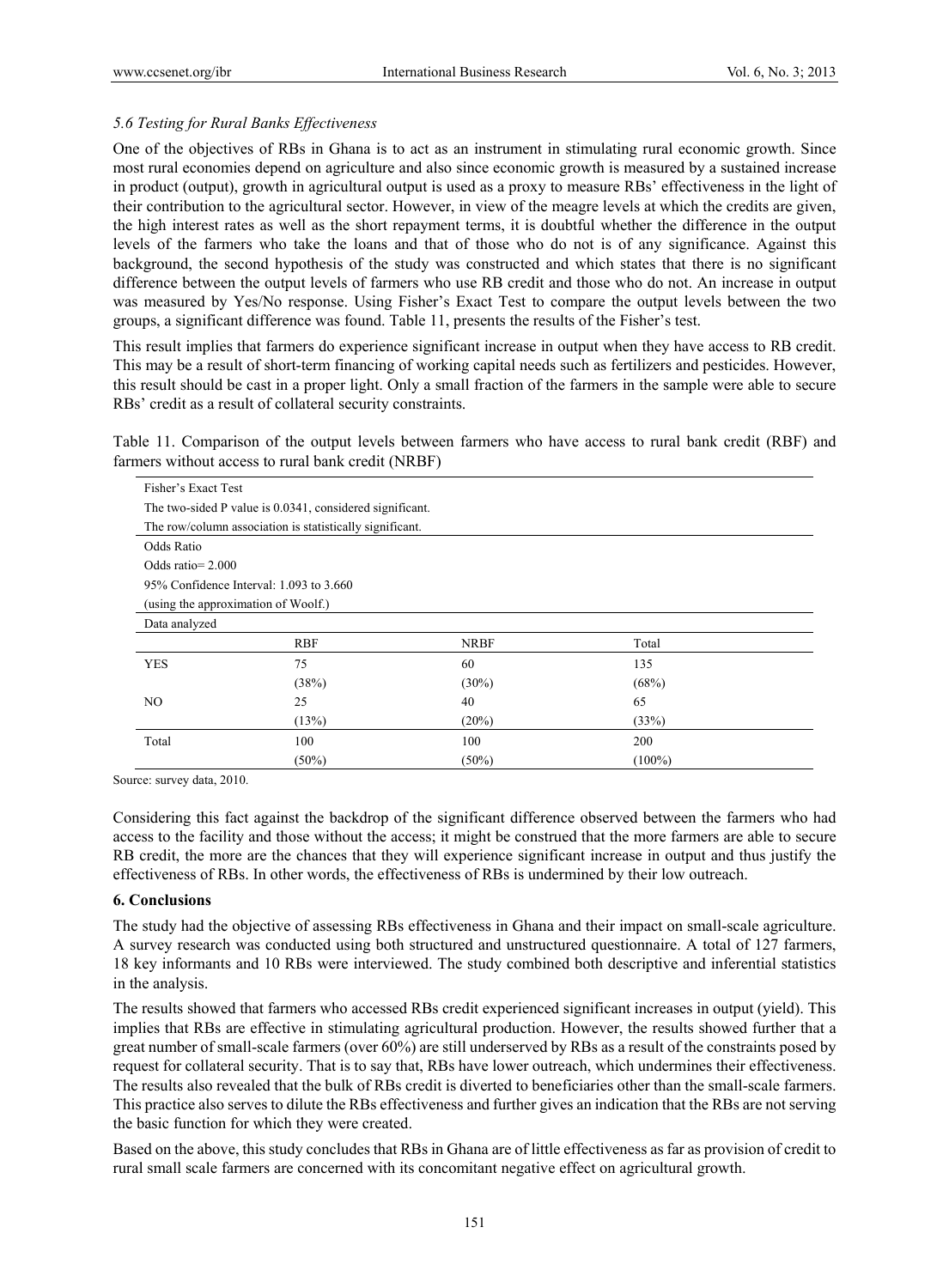For RBs credit to make a significant impact on agricultural growth, more attention should be given to medium and long-terms financing to the small scale rural farmer. The current practice of concentrating on meeting short-term working capital needs of rural farmers is at best a short term fix that cannot sustain agricultural expansion.. It is only medium and long-term financing that can lead to the necessary structural changes in agriculture such as the development of irrigation farming. This can be achieved by improving the supply of loanable funds to the agricultural sectors and by extension to the small-scale farmers. The BOG can facilitate this process by lowering the minimum reserve ratio required from RBs. The RBs on the other hand can assist by developing or adopting more innovative approaches to lending and these approaches should aim at: (1) increasing farmers' access to RB credit, (2) decreasing the attendant high transaction cost, and (3) minimising counterparty risk. The RBs might wish to adopt approaches such as group-based lending, nucleus-outgrower lending schemes and inventory credit programmes.

The nucleus-outgrower scheme like the group-based lending has the benefit of replacing multiple small loans to individual outgrowers by a lump sum to a group of outgrowers without the associated high cost of lending to the RBs. Also lending, most often, is in kind and thus reduces the problems of fungibility in agricultural loans. Moreover, outgrowers have a ready market for their produce and this is likely to reduce counterparty risk.

Animation can be incorporated into the group-based lending programmes. The animation should be aimed at not only to stimulate RB beneficiaries to their responsibilities of loan repayments, but also to train them in bookkeeping and enterprise management skills. This can be done in partnership with the Agricultural Extension Services of Ghana. The experience of Freedom of Hunger, an International NGOs, in this type of group loan schemes should be tapped.

The inventory credit programme is an innovation that combines credit with marketing to overcome the immediate post-harvest dip of producer prices. The programme should be provided with technical assistance in areas of post harvest technology, as some of the produce may be perishable. TechnoServe Incorporated, an International NGO, provides a leading role in this programme and the RBs can leverage their experiences.

The supply of loanable funds to agricultural sector can also be improved via more thorough deposit mobilisation strategies. Systematic understanding of normative social belief systems and effective marketing strategies such as sustaining of customer satisfaction and loyalty are relevant in this regard.

## **References**

- Aryeetey, E., & Udry, C. (1997). The Characteristics of Informal Financial Markets in sub-Sahara Africa. *Journal of Africa Economies*, *6*(1).
- Association of Rural Banks. (1992). *Annual Reports.* (Unpublished report on file at the Association of Rural Banks). Accra, Ghana, The Bank of Ghana.
- Bank of Ghana. (1985). *Bank of Ghana Operational Manual for rural Banks*. Accra, Ghana, J'Piter Printing Press Ltd.
- Bank of Ghana. (1995). *Restructuring of Rural Banks*. The Bank of Ghana, Accra, Ghana.
- Bank of Ghana. (2004). *Quarterly Economic Bulletin*. January-March 2004. Retrieved from www.bog.gov.gh/publica/2004/Qtr12004/Q1,%202004.pdf.
- Bauer, C. K. (1952). Proceedings of *the International Conference on Cooperative Credit*. Barkley, California.
- Beinpuo, F. (2000). *Group Intermediation in Ghana: The Credit with Education Programme, Freedom from Hunger, Accra*.
- Bouman, F. J. A. (1989). *Small, Short and Unsecured: Informal Finance in Rural India*. Delhi: Oxford University Press.
- Capinski, M., & Zastawniak, T. (2003). *Mathematics for Finance: An Introduction to Financial Engineering*. London: Springer-verlag.
- Central Intelligence Agency. (2005). *The 2005 World Fact Book*. The CIA. Retrieved from http://www.cia-gov/cia/publications/factbok/goes/gh.htm1#Intro
- CHORD. (2000). Inventory of Ghanaian Micro-Finance Best Practices. Report for Ministry of Finance: Non-Banking Financial Institutions Project, Accra.
- Denscombe, M. (2004). *The Good Research Guide: for small-scale research projects* (2nd ed.). Berkshire, England: Open University Press.